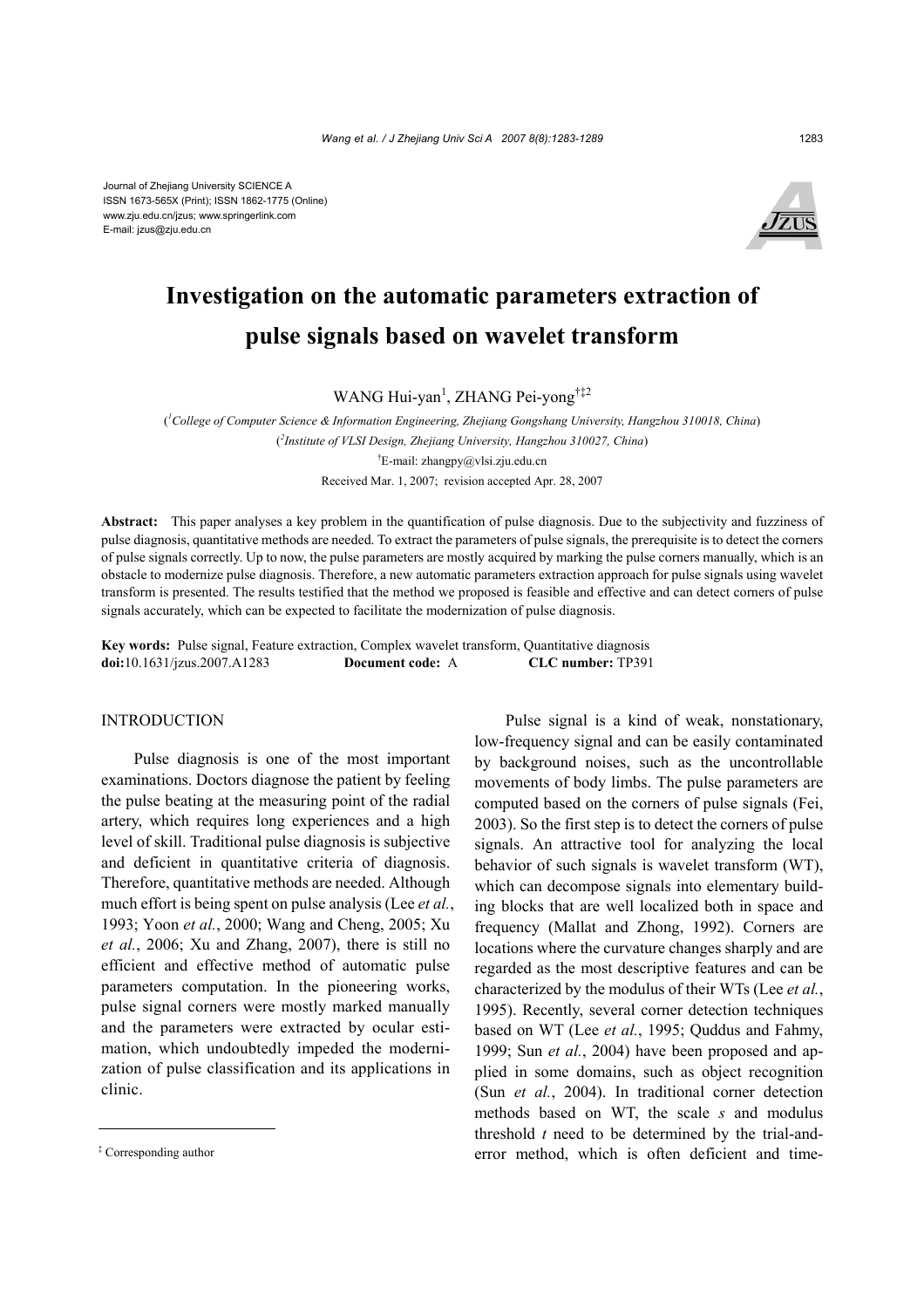consuming. In order to detect the characteristic points of pulse signals effectively, a new pulse parameter extraction approach is proposed and tested in this work.

#### CHARACTERISTICS OF PULSE SIGNAL

Generally, pulse signals are classified according to seven factors: depth, width, length, frequency, rhythm and strength. Fig.1 is an example of pulse signal obtained through a pulse transducer. As the contact pressure of pulse transducer increases, the amplitude of the pulse signal first increases, reaching a maximum point, and then decreases. Therefore, one period of pulse signal is composed of three parts: *SP*, *EF* and *FG* (Fig.1). The main pulse parameters (Fei, 2003) that need to be detected are marked by the dashed lines in Fig.1, where  $P', E', F', G', K'$  and  $L'$  are the projections of  $P$ ,  $E$ ,  $F$ ,  $G$ ,  $K$  and  $L$  onto the  $x$  axis, respectively. These parameters are listed as follows: *P*1 represents the optimal contact pressure, under which the maximum amplitude of pulse signal is attained; *hsp* represents the height of *SP*, shown as *PP*′;  $h_{ef}$  represents the height of *EF*, shown as *KK'*;  $h_{fg}$ represents the height of  $FG$ , shown as  $LL^{\prime}$ ;  $h_f$  represents the height of the starting point of *FG*, shown as *FF'*;  $h_{ee}$  represents the height of the starting point of *EF*, shown as *EE'*;  $C_1$  represents the periodicity of the pulse signal; *A*1 represents the dimension of the pulse signal in one cycle.

These parameters are meaningful in medicine (Fei, 2003; Wang and Cheng, 2005) and testified to be effective in pulse analysis. Other characteristics can be computed through these parameters. Fig.1 shows



**Fig.1 Characteristic parameters of the pulse signal**

that the characteristic parameters are computed based on the seven corners of pulse signal, marked as *S*, *P*, *E*, *K*, *L*, *G* and *S*1, respectively.

#### NOISE REDUCTION OF PULSE SIGNAL

To reduce the disturbance of background noise in pulse signals, we use the wavelet decomposition-reconstruction algorithm. For the original pulse signal  $f_r(x)$ , wavelet decomposition coefficients are given by

$$
\begin{cases} c_k^{(j)} = \sum_n h_0(n - 2k) x_n^{(j+1)}, \\ d_k^{(j)} = \sum_n h_1(n - 2k) x_n^{(j+1)}, \end{cases} (1)
$$

where  $h_0(n)$  and  $h_1(n)$  represent a pair of filter banks;  $c_k^{(j)}$  and  $d_k^{(j)}$  represent the coarse coefficients and detail coefficients in resolution *j*, respectively.

On the other hand, with these multiscale representations, the original signal  $f(x)$  can be reconstructed through

$$
x_n^{(j+1)} = \sum_k h_0(n-2k)c_k^{(j)} + \sum_k h_1(n-2k)d_k^{(j)}.
$$
 (2)

The pulse signal  $f(x)$  corresponds to the low frequency of the non-stationary signal  $f_r(x)$  and represents the main outline of signal; the background noise corresponds to the high frequency and represents the detail. Therefore, the wavelet decomposition coefficients of the background noise mainly concentrate on  $d_k^{(j)}$ . Based on this fact, the algorithm of noise reduction can be described step by step as follows:

Step 1: Select one wavelet function  $\psi(x)$  and decide the wavelet decomposition layer *J*.

Step 2: Decompose the pulse signal  $f_r(x)$  by wavelet  $\psi(x)$  in each layer according to Eq.(1) and get the wavelet coefficient  $c_j$  and  $d_j$ , where  $j=1,2,..,J$ .

Step 3: Decide the optimum scale  $\alpha$ , assign null to detail coefficient  $d_{\alpha}$  and reconstruct the pulse signal  $f(x)$  from the coarse coefficient  $c_\alpha$  according to Eq.(2).

Step 4: Set threshold value *T* and compute sig-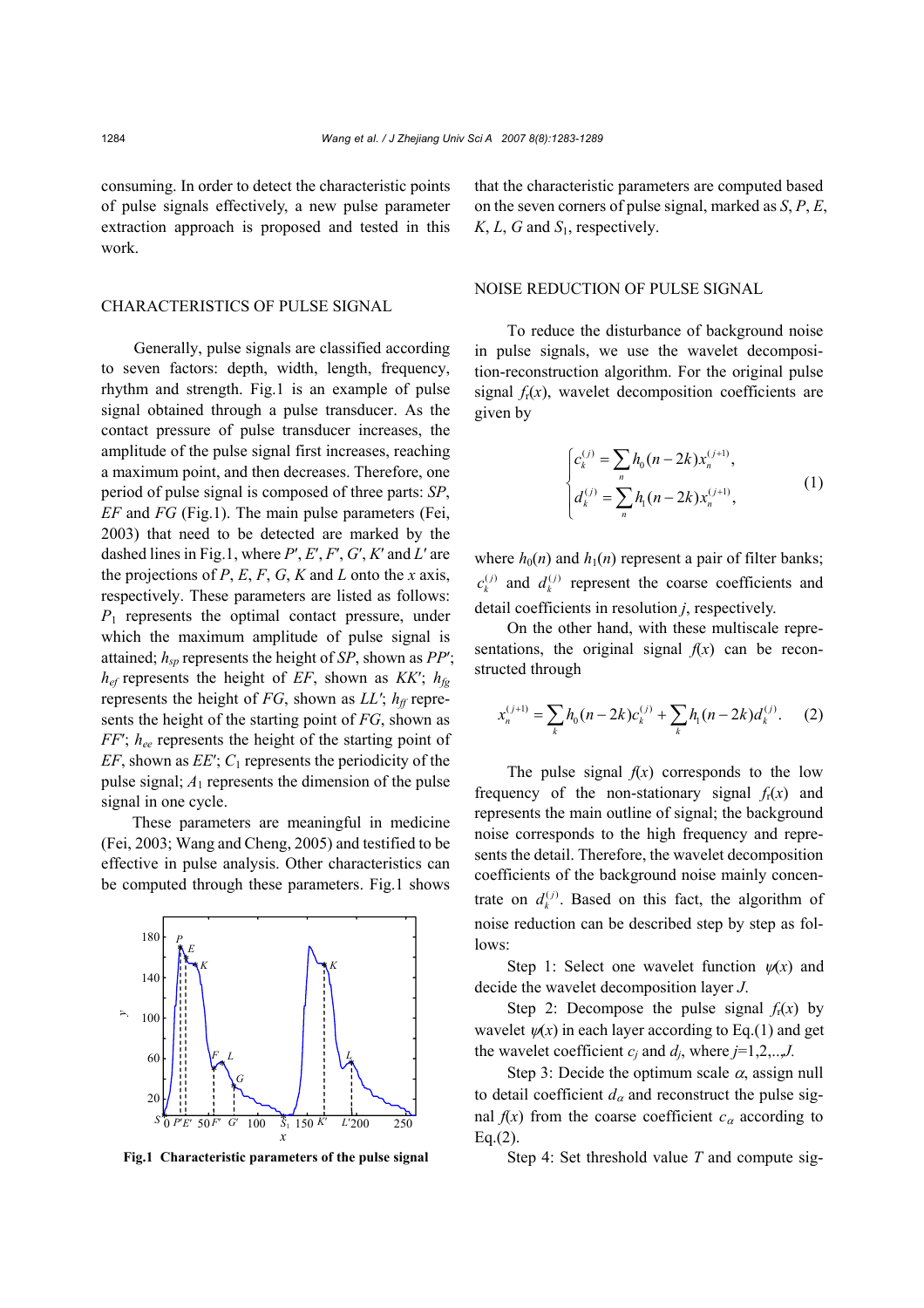nal-to-noise ratio *κ*. When *κ<T*, select another wavelet function  $\psi(x)$  and repeat Step 2 and Step 3. When  $\kappa$ >*T*, the signal  $f(x)$  is taken as a net signal and used for the subsequent processing.

The selection of wavelet function and the decision of wavelet decomposition layer is the key in the algorithm. By simulation, we found that smooth and symmetric wavelet function, such as Mexican Hat wavelet, can reduce noise effectively and preserve the important information of the pulse signal at the same time. In addition, we found that the optimum scale  $\alpha$ is 4.

### PARAMETER EXTRACTION

Let  $\psi(x)$  be a complex-valued wavelet, the continuous wavelet transform of the pulse signal  $f(x)$  with respect to the wavelet  $\psi(x)$  is defined as

$$
Wf(a,b) = \int_{-\infty}^{+\infty} f(x)\overline{\psi}_a(x-b)dx, \tag{3}
$$

where  $\psi_a(x) = [\alpha \psi(x/\alpha)]^{-1}$  and  $\overline{\psi}_a(x)$  denotes the complex conjugate of  $\psi_a(x)$ .

We choose the second derivative of the Gaussian function  $\theta_{\delta}(x)$ , which has two vanishing moments (Mallat and Hwang, 1992), as the real-valued wavelet  $\psi^{\mathrm{r}}(x)$ :

$$
\psi_{\sigma}^{\mathrm{r}}(x) = -\frac{\mathrm{d}^2 \theta_{\delta}(x)}{\mathrm{d}x^2}.
$$
 (4)

The modulus maxima of the wavelet transform correspond to the curvature of high order. Then the real wavelet transform of  $f(x)$  is written as

$$
Wf^{r} = f(x) * \psi_{\sigma}^{r}(x) = \sigma^{2} f(x) * \frac{d^{2} \theta_{\delta}(x)}{dx^{2}}.
$$
 (5)

We turn the real-valued wavelet  $\psi^f(x)$  into complex-valued wavelet by means of Hilbert transform  $H$  (Tu and Hwang, 2005):

$$
\psi(x) = (1 + jH)\psi_{\sigma}^{r}(x). \tag{6}
$$

The frequency response of  $\psi(x)$  is expressed as

$$
\hat{\mathcal{V}}(\xi) = K_0 \xi^2 e^{-\xi^2/2} \chi_{(0,\infty)}(\xi),\tag{7}
$$

where  $\chi_{(0,\infty)}(\xi)$  denotes the Heaviside step function, which is equal to 1 when  $\approx 0$  and equal to 0 otherwise. *K*0 denotes a normalization constant.

Let  $\psi(x) = \psi^{\dagger}(x) + j\psi^{\dagger}(x)$ , whose real part is shown as Eq. $(5)$ . By Eq. $(6)$ , we obtain the imaginary part:

$$
\psi^i(x) = -\frac{1}{\pi} \int_{-\infty}^{+\infty} \frac{\sigma^2}{x - t} \frac{d^2 \theta_{\sigma}}{dt^2} dx.
$$
 (8)

By Eq.(8), the following equation can be inferred:

$$
\psi^{\dagger}(x) = \frac{1}{\pi} \left[ \sqrt{2\pi} x - \theta_{\sigma}'''(x) + 2\theta_{\sigma}'(x) \right].
$$
 (9)

Then the complex wavelet transform of  $f(x)$  is

$$
Wf^c = f * \psi_\sigma(x) = \sigma^2 f(x) * \theta_\sigma''(x) +
$$
  

$$
j \frac{-1}{\pi} \left\{ f * \left[ \sigma^3 \theta_\sigma'''(x) + 2 \sigma \theta_\sigma'(x) - \sqrt{2\pi} \frac{x}{\sigma^2} \right] \right\}.
$$
 (10)

Suppose  $\text{Re}(f^* \psi_{\sigma}(x))$  is the real part of  $Wf^c$  and Im( $f^* \psi_o(x)$ ) is the imaginary part. The wavelet transform modulus maxima can be found by

$$
d|Wf^c|^2 / dx = 2[Re(Wf^c)Re((Wf^c)') + Im(Wf^c)Im((Wf^c)')] = 0.
$$
 (11)

The corners of the pulse signal correspond to these modulus maxima. Fig.2 shows a sample of pulse signal and corresponding real-valued and complex-valued wavelet transforms computed according to Eq.(5) and Eq.(10), respectively.

The parameters  $h_{sp}$ ,  $h_{ef}$ ,  $h_{fg}$ ,  $h_{ff}$ ,  $h_{ee}$  can be computed based on the corners directly. The parameter *C*<sup>1</sup> can be extracted by computing the distance between two adjacent modulus maxima. Suppose *PSS*<sup>1</sup> is the close region when the two points *S* and  $S_1$  (Fig.1) are jointed by a beeline, then the parameter  $A_1$  is the amount of pixels included in *PSS*1, which can be expressed by

$$
A_1 = \sum_{(x,y)\in PSS_1} 1.
$$
 (12)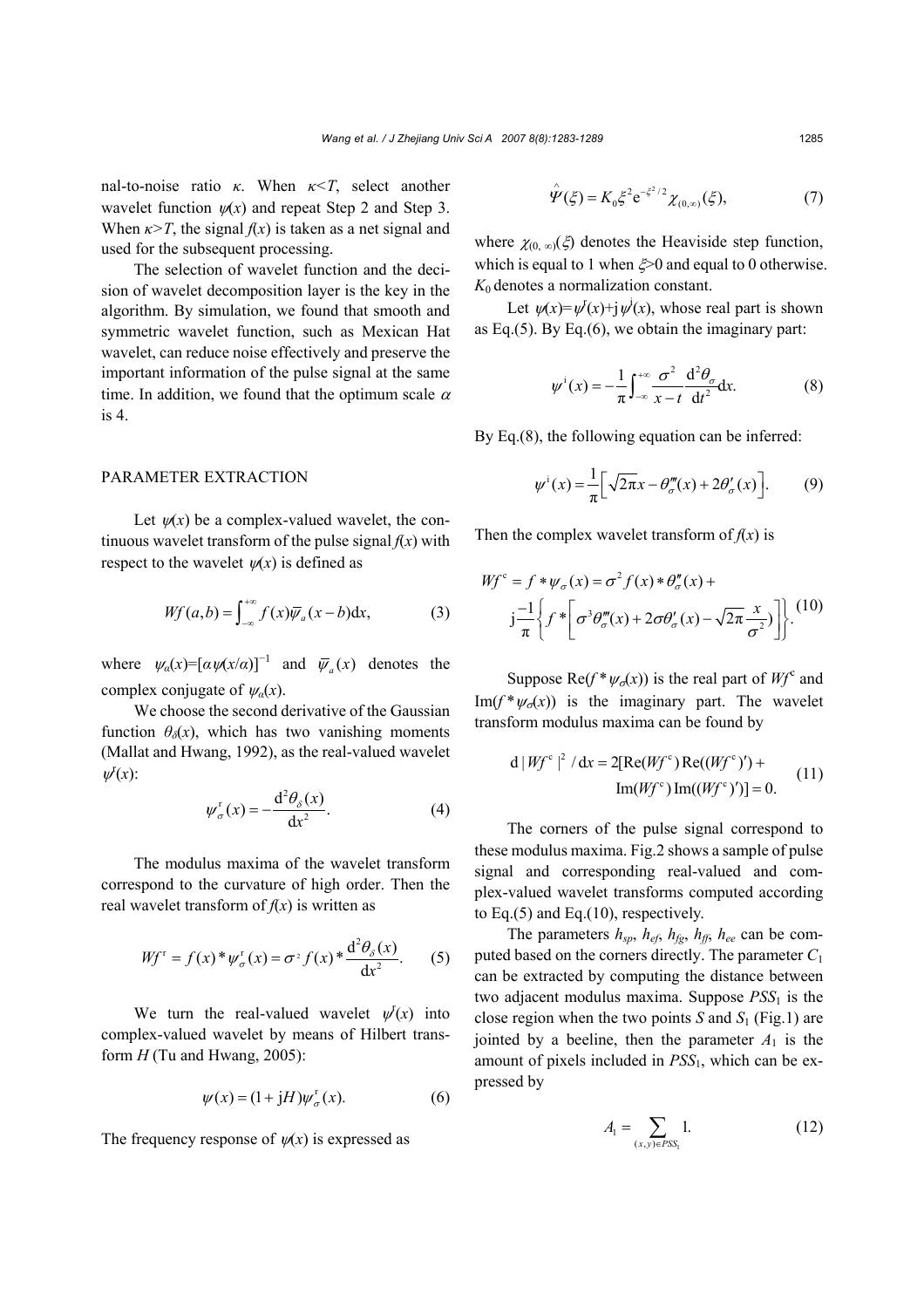# EXPERIMENTS AND RESULTS

Our experiments will verify three objectives: (1) The proposed approach can detect the characteristics of the pulse signals accurately; (2) The proposed approach is not influenced by the scale *s* or modulus threshold *t*, so it is not necessary any more to decide these two parameters, which is a bottleneck in signal processing; (3) The performance of the proposed method is superior to the conventional techniques based on real-valued wavelet transform in the corner detection of pulse signal.

In order to testify the three objectives, several pulse signal samples gathered in clinic were employed in our experiments.

Fig.3 and Fig.4 show two characteristic detection examples using the proposed approach. Fig.3a is an original pulse signal sample without reducing background noise. Fig.3b shows the result obtained by our method. Firstly, the background noise is eliminated by selecting Mexican hat wavelet as the filter and setting scale to 4. Secondly, the features are extracted, shown by "\*". Fig.3c is an intercept of Fig.3b, which is approximately one periodic time. We



**Fig.4 Characteristic detection results based on the proposed method—Example 2**  (a) The original pulse signal; (b) Corner detection result; (c) Characteristics label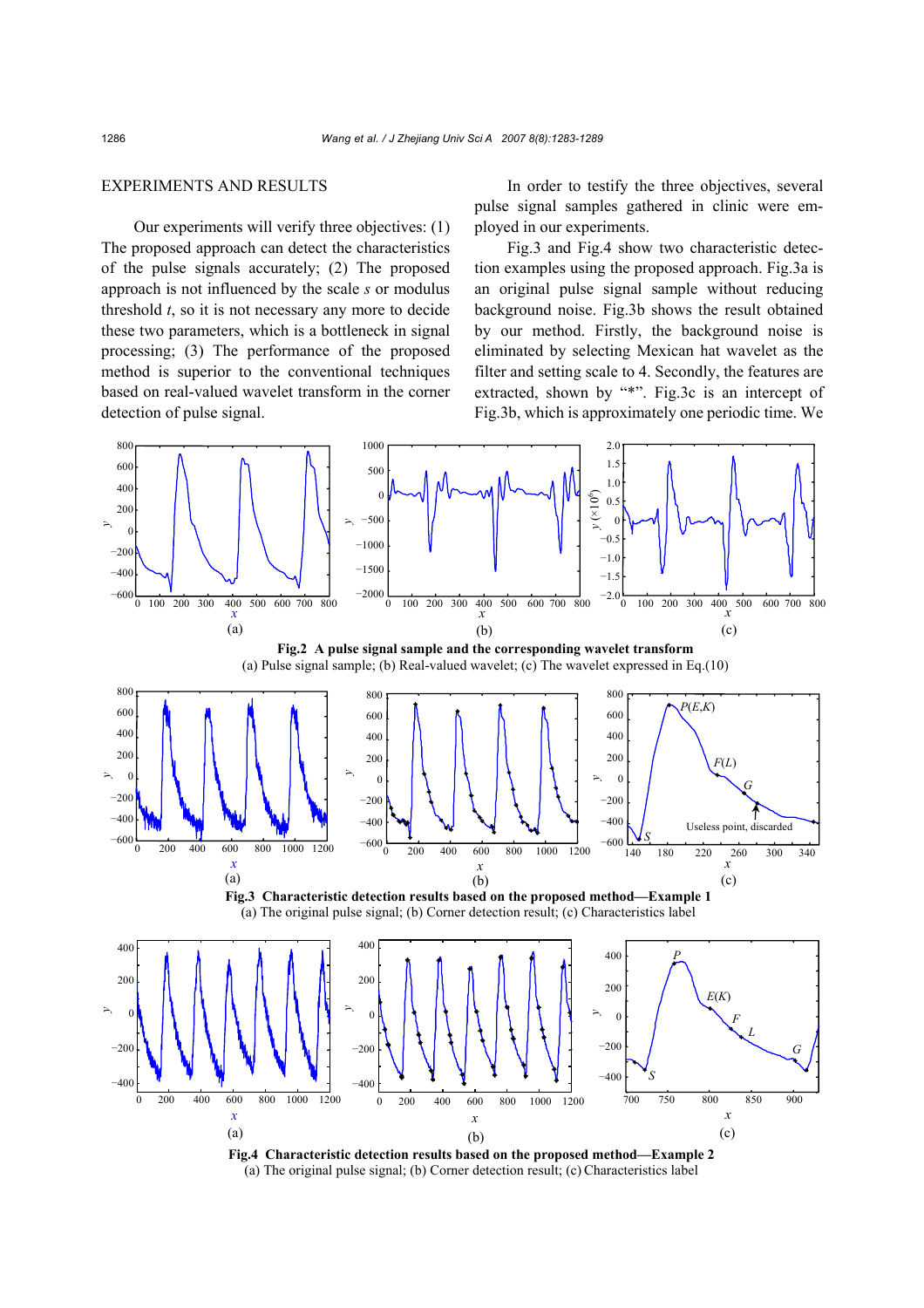label these features in Fig.3c by the same letters as those shown in Fig.1. The points *P*, *E*, *K* and the points *F*, *L* in Fig.3c are respectively overlapping, which is common in clinic (Fei, 2003).

Fig.4 can be explained in alike manner. From this experiment, it can be seen that the background noises are eliminated effectively and the seven characteristics are located exactly, which validates the first objective.

The influence of modulus threshold *t* on the detection results is depicted in Fig.5. In addition, to further evaluate the validity of our algorithm, we draw a comparison between the real-valued wavelet and the proposed method. In this experiment, the scale is set to 0.5, at which most characteristics can be detected.

In Figs.5a~5c, we detect the same characteristics, which demonstrate that the modulus threshold *t* has no influence on the corner detection in our method. Fig.5d gives the detection result based on real-valued wavelet when *t*=0. It shows that the corners detected are too many to be labelled. The reason is that the modulus of real-valued wavelet is oscillatory (Mallat

and Hwang, 1992). To confine the number of the detection corners, *t* should be set higher. When *t*=10, the corners are still much more than 7, as shown in Fig.5e. As illustrated in Fig.5f, while *t*=20, the number of corners is near to 7, but the position is located incorrectly. This experiment testifies that the proposed algorithm outperforms the conventional realvalued wavelet based method in the characteristic detection of pulse signals.

To explore the influence of scale *s* on the detection results, we design another experiment. We set *s* to different values and compare the results detected by our method with the conventional real-valued wavelet. The results are shown in Fig.6, which indicates that *s* has no influence on the corner detection in our algorithm. For real-valued wavelet, Fig.6c shows that when  $s=0.5$ , the corners detected are excessive and it is difficult to decide which ones are useful; when *s*=1.5, the number of the corners is near to that in Fig.6a, but the corners are not the characteristics that we needed. This experiment further validates the second and third objectives.



**Fig.5 The comparison of characteristic detection results based on real-valued wavelet and the proposed method** under different modulus thresholds when the scale is equal to  $0.5$ .  $*$ : Characteristic points. (a) Proposed method,  $t=0$ ; **(b)** Proposed method,  $t=10$ ; (c) Proposed method,  $t=20$ ; (d) Real-valued wavelet,  $t=0$ ; (e) Real-valued wavelet,  $t=10$ ; **(f) Real-valued wavelet,** *t***=20**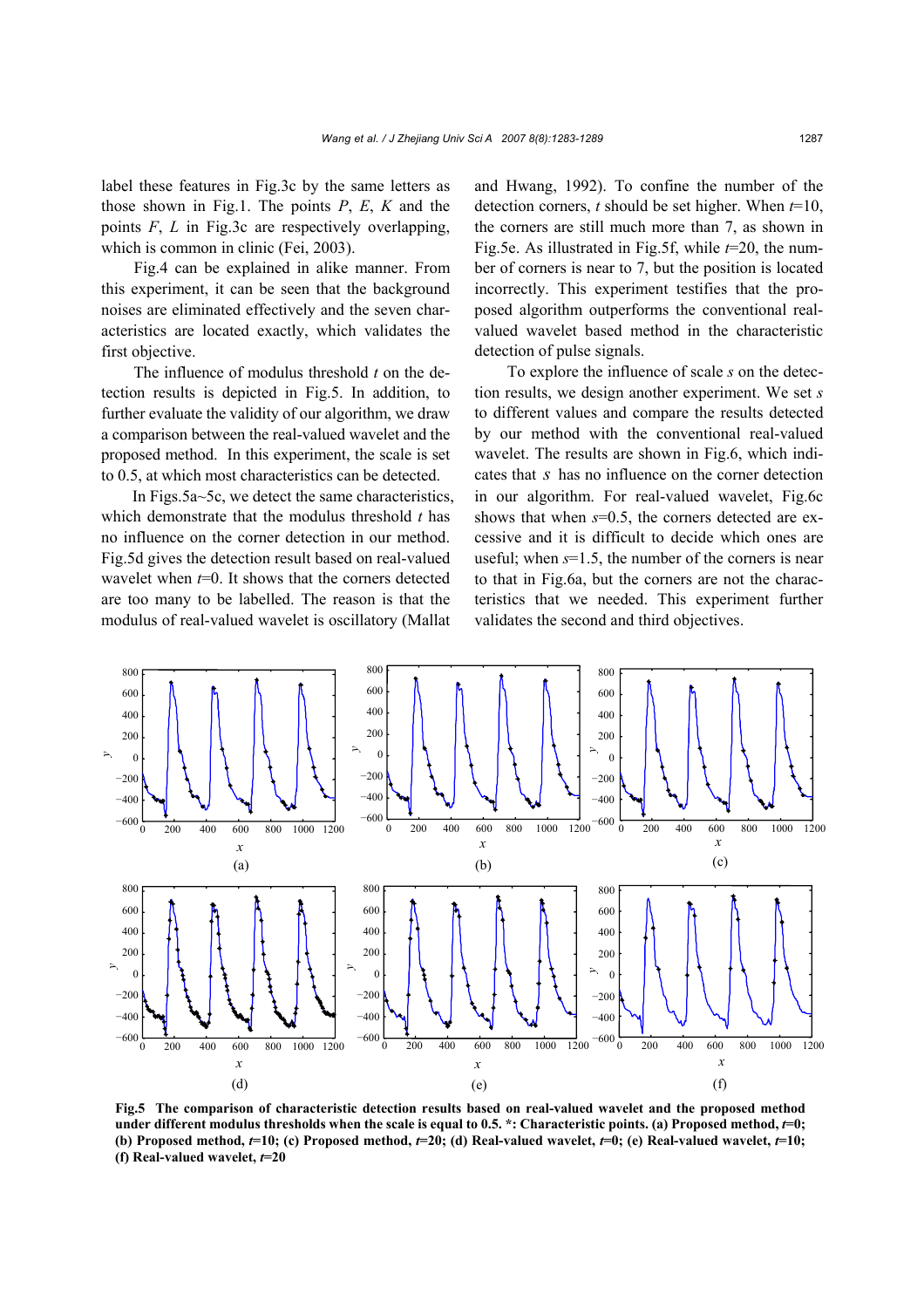The following experiment is constructed for illustrating the advantages of the proposed method over real-valued wavelet method in more detail. We set  $s=1.5$  and  $t=10$ , at which the real-valued wavelet method can achieve the best detection result. Fig.7 shows a periodicity of two representative pulse signal samples. The former is a double-humped pulse signal

and the latter is a triple-humped pulse signal. It can be seen that the seven characteristic points shown in Fig.1 are all detected and labelled accurately based on the proposed method, as shown in Figs.7a and 7c. In Fig.7b, the characteristic points *P*, *E* and *K* are not detected. In Fig.7c, the characteristic points *S*, *K* are missed and *P*, *L* depart from their accurate positions.



**Fig.6 The comparison of characteristic detection results based on real-valued wavelet and the proposed method at different scales when the modulus threshold is equal to zero. \*: Characteristic points. (a) Proposed method,** *s***=0.5; (b) Proposed method,** *s***=1.5; (c) Real-valued wavelet,** *s***=0.5; (d) Real-valued wavelet,** *s***=1.5**



**Fig.7 The comparison of detecting and labelling of characteristic points of two pulse signal samples based on realvalued wavelet and the proposed method when** *s***=1.5. \*: Characteristic points. (a), (b) are corresponding to one sample and (c), (d) to the other. (a), (c) are results of the proposed method; (b), (d) are results of the real-valued wavelet**